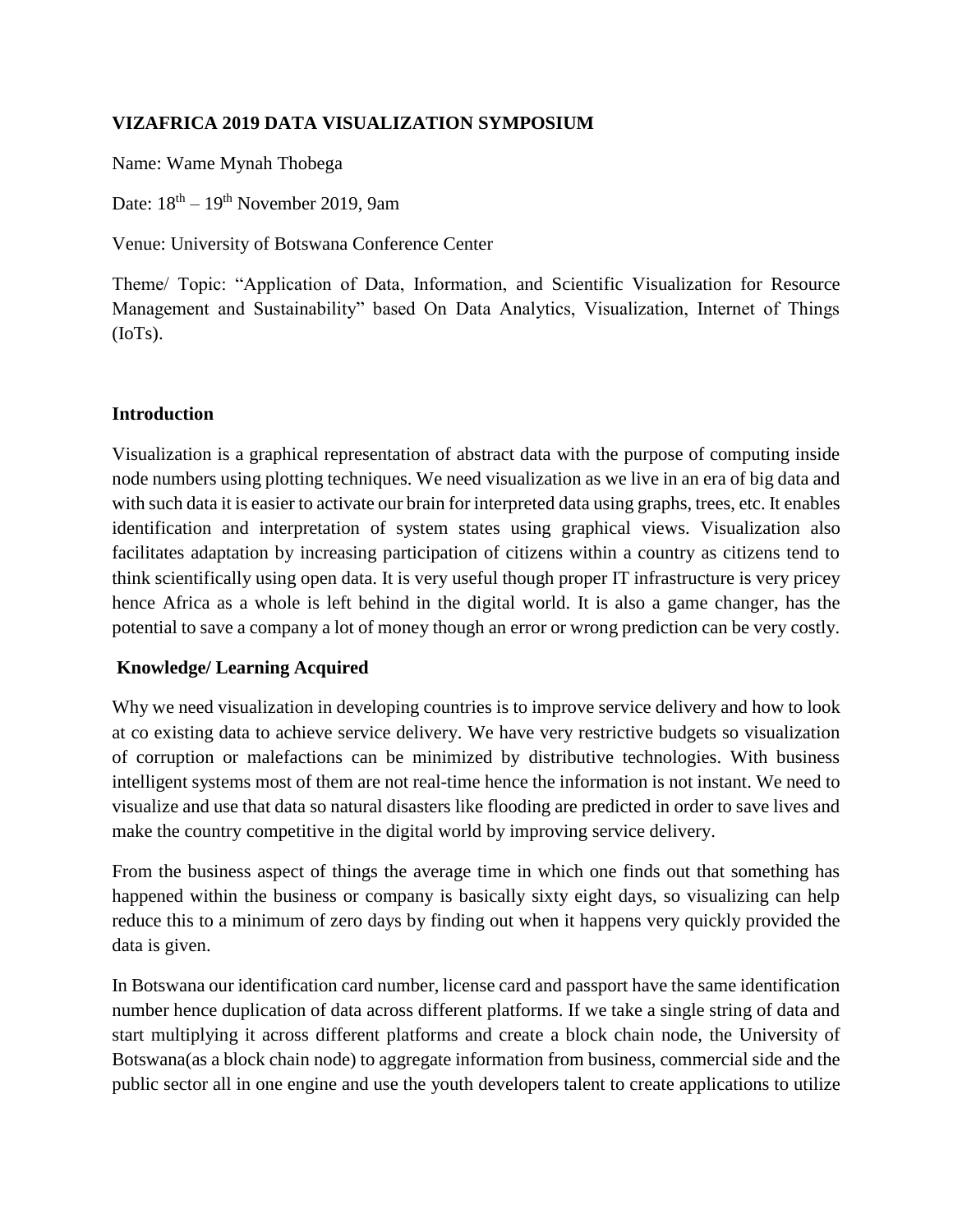the single call. Then costs will be minimized and the democracy in governments will be very conservative in most cases and become a powerful engine for change.

Sustainable development 13, climate, health, agricultural policies and resource management are a challenge therefore we are looking forward to action building resilience for the country through the global movement, to advanced and open science fair in the sense that we promote data to be in the format called fair inter operable, accessible and re-usable data. If data is stored in that format it becomes a lot easier to make advanced development and innovation. The challenges of the globe global warming, the hoax disease are becoming difficult to deal with therefore collaborative tools are needed to understand how these transmissions happen. Food security is also increasing and harnessed data should be fused and put together to make better decisions. We need data to make decisions by visualizing (and streaming data as the eye easily interprets).

If you take for example there is a wealthy family that is said to have stolen money from its neighboring country and managed to exhibit. One of the reasons why they managed to steal the money is that we do not have visualization of the foreign exchange transactions that were taking place over the period of time that the malefactions took place. Now if developing countries national reserve bank, revenue or national treasures authorities visualize how many transactions are taking place on forex at this particular point in time then crime world be monitored and reduced.

### **Visualization for improved examination timetabling, Wame Raseonyana et al**

Using visualization for an improved examination timetable, both hard and soft constraints should be considered when scheduling, no examinations enrolled for the same program should clash, the number of students with two examinations per day should be minimized hence the relationship between examinations should be known. Algorithms can be visualized at different stages of scheduling, during the timetable preparation, be it pre scheduling, post scheduling and during scheduling to minimize costs when seeking for solution. Preprocessing data visualization uses open source network tools used for network structures. Different nodes (exams), edges between two nodes (student in common) so we can't schedule or process examinations at the same time. Importance of visualizing algorithms is that we can have different algorithms that can work for the data set to find the one with a minimum cost and resolution which will work best.

# **The performance evaluation of mobility models on AODV and OLSR using network simulator (NS3) Mildred J Nwonye et al**

In MANET there are various routing protocols, rules that govern the way of packets are sent from the source to the final destination.in networking there are two types of networks; infrastructure and infrastructure less networks. MANET happen to be an infrastructure less network in which the nodes have no access points. A MANET is a self-configuring network as any node can act as a controller and nodes are flexible with moving in and out of the network, as a result the topology becomes dynamic. They can be applied in various sectors such as commercial sectors using various routing protocols such as the reactive and proactive routing protocols. Under the reactive routing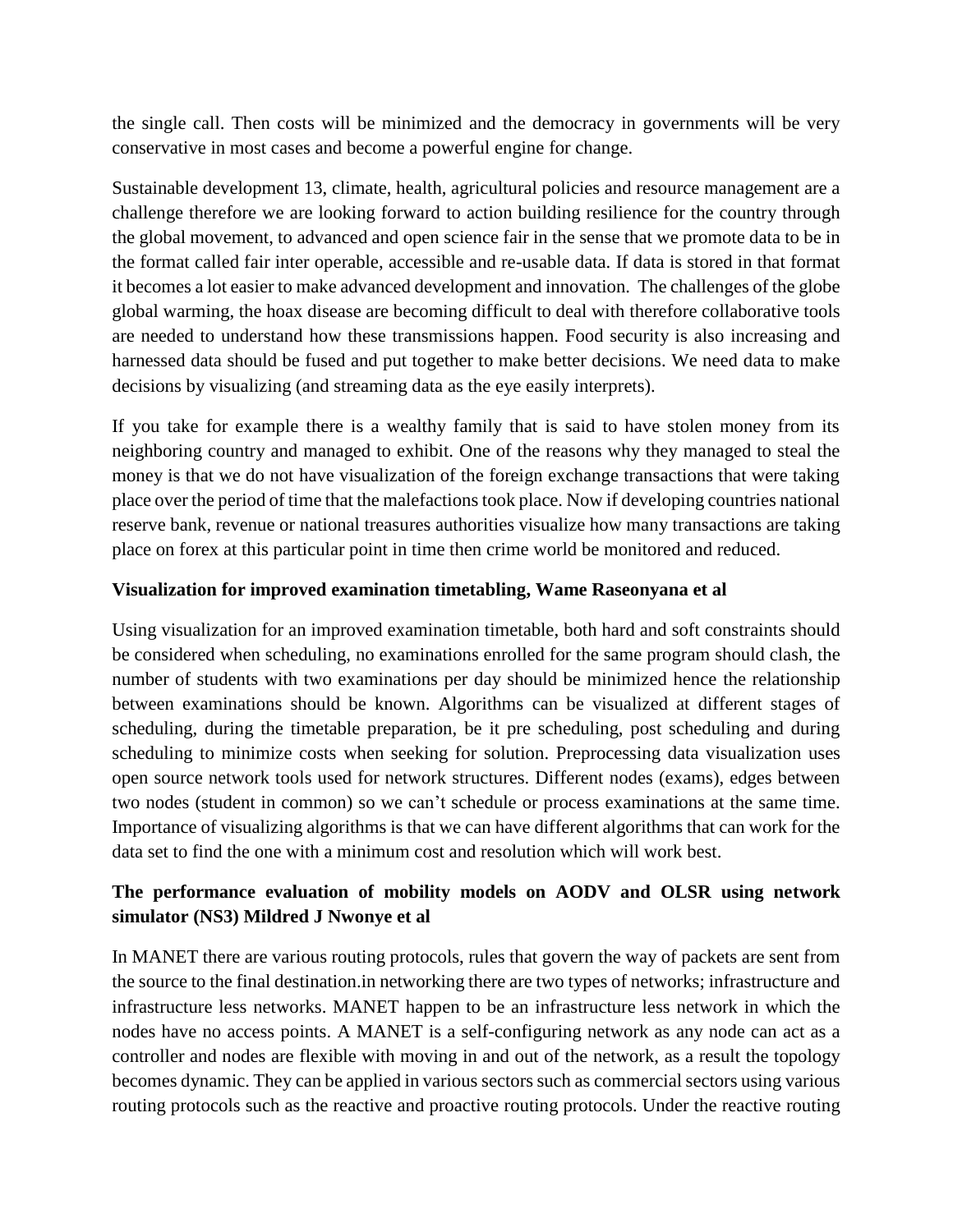protocols we have the AODV where routes are gotten when only needed at a specific time hence when a source node wants to send a packet it initiates a route discovery and the route discovery floods the network with the route request in order to send something to the destination. With the proactive routing protocol the routing table is used which is regularly updated containing information about the network topology. The mobility model is used to describe the way mobile nodes move in the network and the mobility nodes used for the impact of network size on throughput and energy consumption of a MANET utilizing AODV. The random way point mobility model uses pause time to change direction and the speed of the nodes as nodes move from one specific direction to another. During the pause time the node is basically trying to find a new destination until the final destination is reached. The random directional mobility model was created to reduce the density in the average number of neighbors found. The density reduced the packets being posted to one place. This project was conducted using the NS3 simulation which is an open source tool. In conclusion when the random directional mobility speed increases throughput also increases. When the nodes are increased the throughput stays the same, the package delivery ratio is very successful hence better performance.

## **The impact of network size on the throughput and energy consumption of a MANET utilizing AODV, Emmanuela AW Budu et al**

MANET is a mobile autonomous system of self-configuring nodes connected wirelessly for the purpose of communication for example cellphones, patient monitoring systems and so fourth. MANETS have become a popular research area because we moving from infrastructure networks to infrastructure less networks for example we can have nodes communication in the conference without any access points. Some of the characteristics of AODV is that it uses route discovery, routes request packets and route reply packets to discover routes between nodes. If one has the source node A and A wants to communicate with destination node F. Node A propagates route packets to its neighbors and the neighbors broadcast too and once the destination is found route reply packets are sent to node A(node F is available for communication). MANET use route error packets to notify the nodes of the network when there is a path failure. It also uses hello packets to maintain connectivity between the nodes in the network.

Throughput is the sum of packets sent over time taken to receive (bits/second). Energy is the amount of power consumed in the network (battery powered). NS3 is an open source simulation tool that allows visualization of the network to model the network and allows one to send packets across the network. The parameter set for the simulator was 15 to 50 nodes which for were used to mimic the behavior of the actual Random Way Point mobility model. For 10 nodes, throughput agsainst size the throughput was low. Increasing the size of the nodes to 50 the throughput increases. This is because more nodes are available for communication. As for Energy consumption with 10 nodes energy consumed is low, more nodes more energy is required because more nodes means more intermediary nodes to communicate with which means more energy in the network. Values of throughput require more energy in an ADHOC network ADHOC sends fewer packets when the network size is smaller. Increase in the network size then more packets are